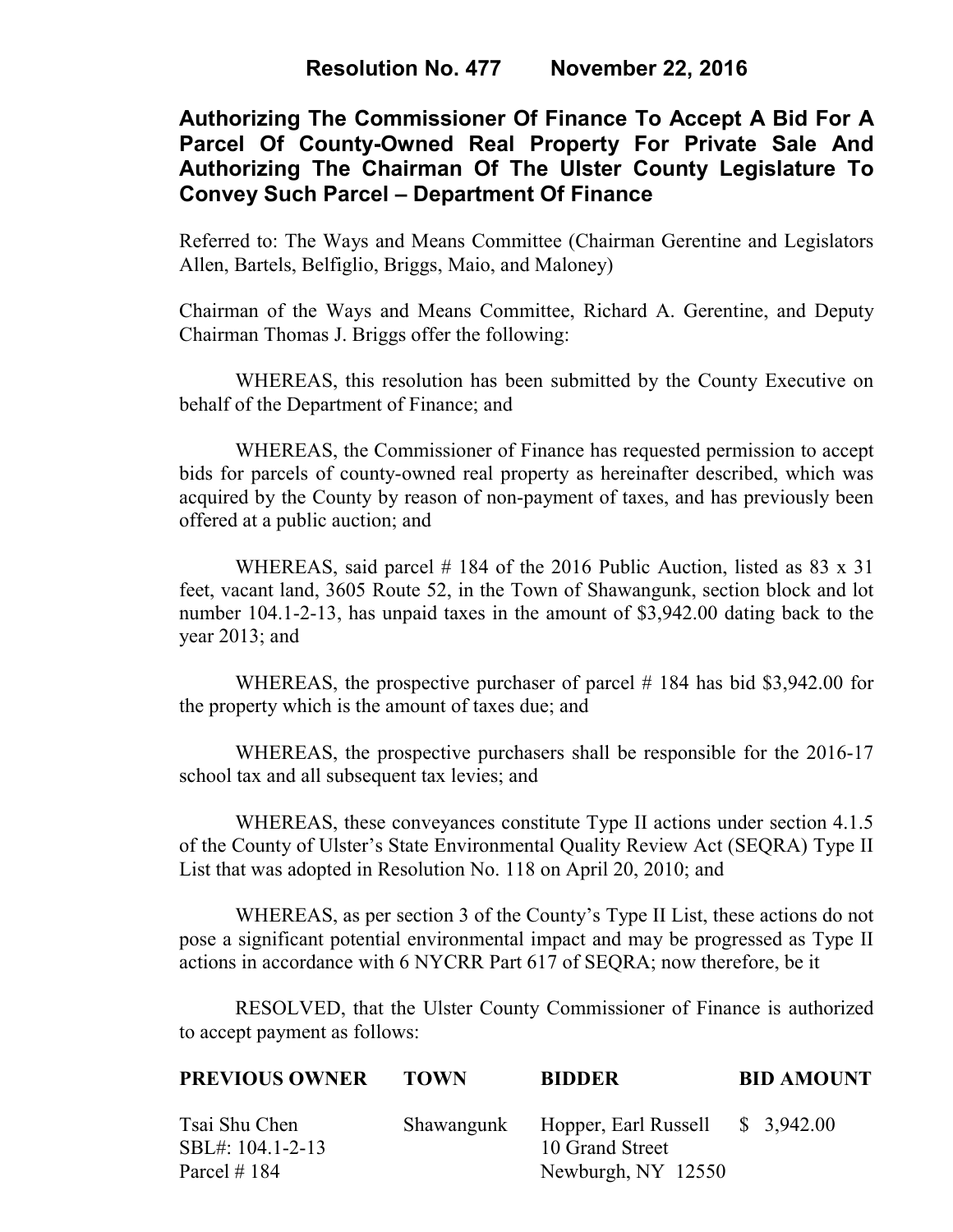## **- Page 2 -**

## **Resolution No. 477 November 22, 2016**

## **Authorizing The Commissioner Of Finance To Accept A Bid For A Parcel Of County-Owned Real Property For Private Sale And Authorizing The Chairman Of The Ulster County Legislature To Convey Such Parcel – Department Of Finance**

and, be it further,

RESOLVED, that the Chairman of the Ulster County Legislature is authorized and directed to make, execute and deliver to said bidder making payment, a quitclaim deed conveying the interest of the County in said parcel, which quitclaim deed shall contain the covenant that the said County of Ulster shall in no event be or become liable for any defects in title conveyed for any cause whatsoever, and that no claim or demand of any nature shall ever be made against the County of Ulster arising from such sale, conveyance or the proceedings leading thereto,

and moves its adoption.

#### ADOPTED BY THE FOLLOWING VOTE:

 AYES: 22 NOES: 0 (Absent: Legislator Briggs)

Passed Committee: Ways and Means on November 15, 2016

FINANCIAL IMPACT: TOTAL UNPAID TAXES: \$3,942.00 TOTAL ACCEPTED BID: \$3,942.00